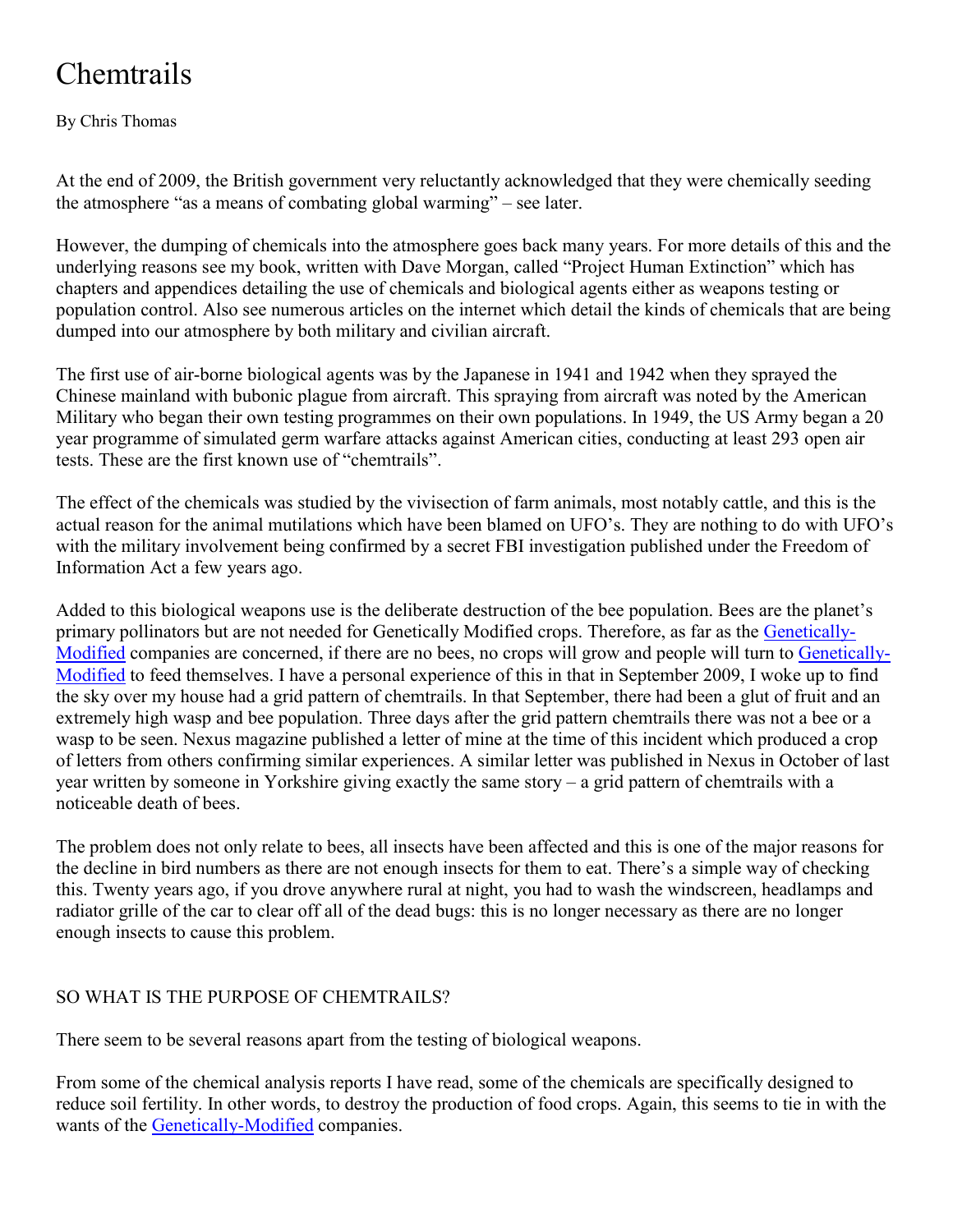However, there is also the question of population control. In 1992, The United Nations Conference on Environment and Development Earth Summit took place in Rio de Janeiro. Out of this summit came the "Biodiversity Treaty" and "Agenda 21". The stated aim of these agendas is to reduce the world's human population to "a sustainable 500,000,000" (five hundred million). Given that the official world population figure puts the global human population as around 6,500,000,000 (six billion, five hundred million) it means that the global population must be reduced by six billion people by the year 2050 – the date given at the summit – that is 350,000 people per day or 128 million per year.

The way in which chemtrails work in respect to the Rio Summit is to make people susceptible to illness. The chemicals sprayed are designed to give people the "first half" of an illness: for example, some of the chemtrails have contained chemicals which affected the lungs. This lung weakness then made the body more receptive to illnesses such as Bird Flue, Avian Flue (different strain to bird flue) and Swine Flue. The "second half" of these illnesses would be given either by further chemtrails or by annual flue vaccinations.

## TO RETURN TO CLIMATE CONTROL

We have had steadily climbing global temperatures since 1850; this is an undisputed fact. However, the reason for this temperature rise is not anthropogenic (man-made).

Despite Al Gore's infamous "hockey stick graph" (which has been legally proven a fake – Al Gore "averaged out" the actual figures to give a deliberately misleading graph) which most people have assumed to show actual climate change, the truth is (from official and Met Office figures) that when temperatures began to rise in about 1800, the cause of the rise was due to increased sun activity.

Between the years of about 1450 and 1850, the average global temperature was below freezing. In 1850, the temperature began to rise above freezing and continued climbing until 2000 where temperatures stopped rising. Since 2000, global temperatures have actually dropped slightly – by only about 0.1 of a degree – so we do not have "runaway global warming" caused by human production of carbon dioxide, what we do have is an increase in Sun activity since the early 1800's and this increased Sun activity stopped in 2000 where the Sun entered a period known as a "Maunder Minimum" – see my book Synthesis for more detail on this. The Friends of the Earth produced their own figures for annual carbon dioxide production and found that "human activities" produce about 26 million tonnes whilst the Earth naturally produces about 980 tonnes.

The British government has stated that they are "chemically seeding" the atmosphere to combat global warming. The main ingredient of this "seeding" is water vapour, or by another name, clouds. The argument is that by increasing cloud cover global warming can be combated by reflecting the Sun's heat back out into space. But, cloud cover actually causes global warming by trapping hot air close to the Earth's surface. As an example: think of a winter's night, the sky is clear and we have a severe frost. The following night is cloudy but there is no frost as the cloud cover acts like a duvet and holds the heat close to the surface – see reports and studies by the likes of Professor David Bellamy for more detail on this.

So the British government policy of cloud seeding will not combat global warming but will, in fact, increase it. Why would they want to do this? In order to make us believe that global warming is happening and that all of the other ludicrous policies that go with their strategies are necessary and to keep us in a state of fear  $-a$ population living in fear is easily manipulated, their health suffers and the process of consciousness reintegration is slowed, if not stopped.

IN SUMMARY: THE REASON FOR CHEMTRAILS IS POPULATION CONTROL AND POPULATION CONTROL AS WELL AS PROMOTING GM CROPS.